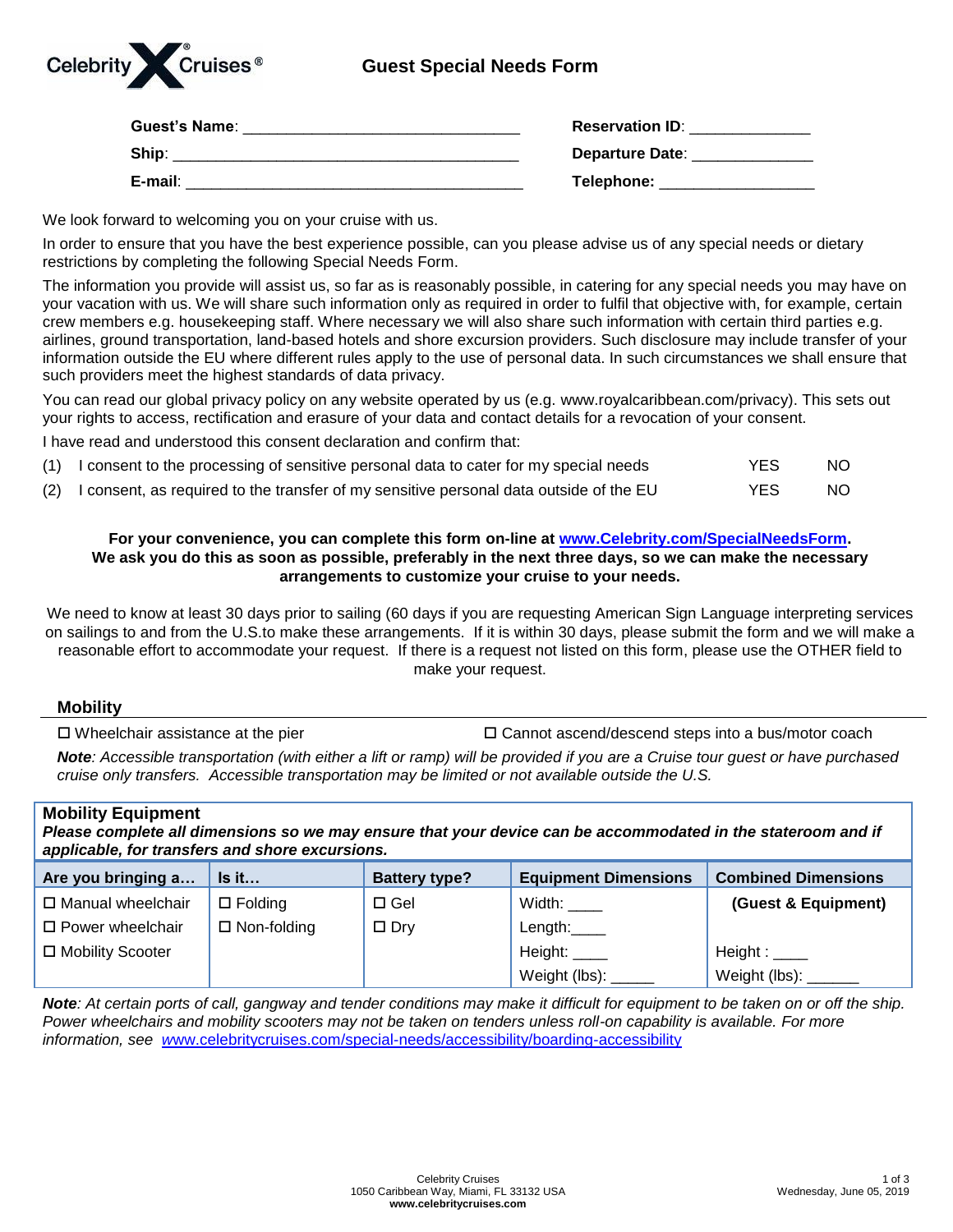

|                                                                                                                                                                                                                          |                 |                                       | <b>Reservation ID:</b> Reservation 10:             |
|--------------------------------------------------------------------------------------------------------------------------------------------------------------------------------------------------------------------------|-----------------|---------------------------------------|----------------------------------------------------|
| Written Attestation for Accessible Stateroom                                                                                                                                                                             |                 |                                       |                                                    |
| If you are booked in an accessible stateroom, please sign below:                                                                                                                                                         |                 |                                       |                                                    |
| I require an accessible stateroom because I have a mobility disability or other disability that requires the use of                                                                                                      |                 |                                       |                                                    |
| <b>Stateroom Accommodation (on the ship)</b>                                                                                                                                                                             |                 |                                       |                                                    |
| $\Box$ Raised toilet seat<br>□ Shower stool<br>□ Refrigerator in your stateroom<br>$\square$ Sharps container for syringes                                                                                               |                 |                                       | $\Box$ Commode chair (non motorized)               |
| Hotel Room Accommodations (for any pre/post-cruise hotels and Cruisetours, based on availability)                                                                                                                        |                 |                                       |                                                    |
| $\square$ Accessible hotel room with roll-in shower                                                                                                                                                                      |                 | $\Box$ Accessible hotel room with tub |                                                    |
| <b>Dialysis</b>                                                                                                                                                                                                          |                 |                                       |                                                    |
| □ Require Peritoneal Dialysis. Supplies delivered by an outside vendor.                                                                                                                                                  |                 |                                       |                                                    |
|                                                                                                                                                                                                                          |                 |                                       |                                                    |
| Note: If you require hemo-dialysis, please contact our Access Department for assistance.                                                                                                                                 |                 |                                       |                                                    |
| <b>Accessible Shore Excursions</b>                                                                                                                                                                                       |                 |                                       |                                                    |
| Would you like to book accessible shore excursions?                                                                                                                                                                      | $\square$ Yes   | $\square$ No                          |                                                    |
| If yes, contact our Accessible Shore Excursions team at <b>shorexaccess@celebrity.com</b> to arrange your excursions.                                                                                                    |                 |                                       |                                                    |
| Can you do minimal walking?                                                                                                                                                                                              | $\Box$ Yes      | $\square$ No                          | Distance: ___________                              |
| Are you traveling with a companion who can assist you?                                                                                                                                                                   | $\square$ Yes   | $\square$ No                          |                                                    |
| Are you able to transfer from wheelchair to a seat?                                                                                                                                                                      | $\square$ Yes   | $\square$ No                          |                                                    |
| Note: The above information will be passed along to our Accessible Shore Excursions team. Be sure to complete the<br>Equipment Section above so we can ensure the tour operator will be able to accommodate your device. |                 |                                       |                                                    |
| <b>Medical Equipment</b>                                                                                                                                                                                                 |                 |                                       |                                                    |
| □ Bringing CPAP onboard (distilled water and extension cord will be provided)                                                                                                                                            |                 |                                       |                                                    |
| $\Box$ Bringing hospital bed onboard                                                                                                                                                                                     |                 |                                       | $\Box$ Hospital bed delivered by an outside vendor |
| □ Bringing oxygen onboard<br>Vendor Name / Phone Number / Fax Number _____________                                                                                                                                       |                 |                                       | $\Box$ Oxygen delivered by an outside vendor       |
| □ Bringing a Recliner<br>Vendor Name / Phone Number / Fax Number ______________                                                                                                                                          |                 |                                       | $\Box$ Recliner delivered by an outside vendor     |
| □ Bringing ventilator onboard                                                                                                                                                                                            | □               |                                       | Ventilator delivered by an outside vendor          |
| Low Vision / Blind                                                                                                                                                                                                       |                 |                                       |                                                    |
| $\square$ Large Print menus and daily activity planners                                                                                                                                                                  | $\square$ Blind |                                       | □ Low Vision                                       |
| □ Preferred front row seating for shows in Main Theatre, Studio B, Aqua Theatre and other venues                                                                                                                         |                 |                                       |                                                    |